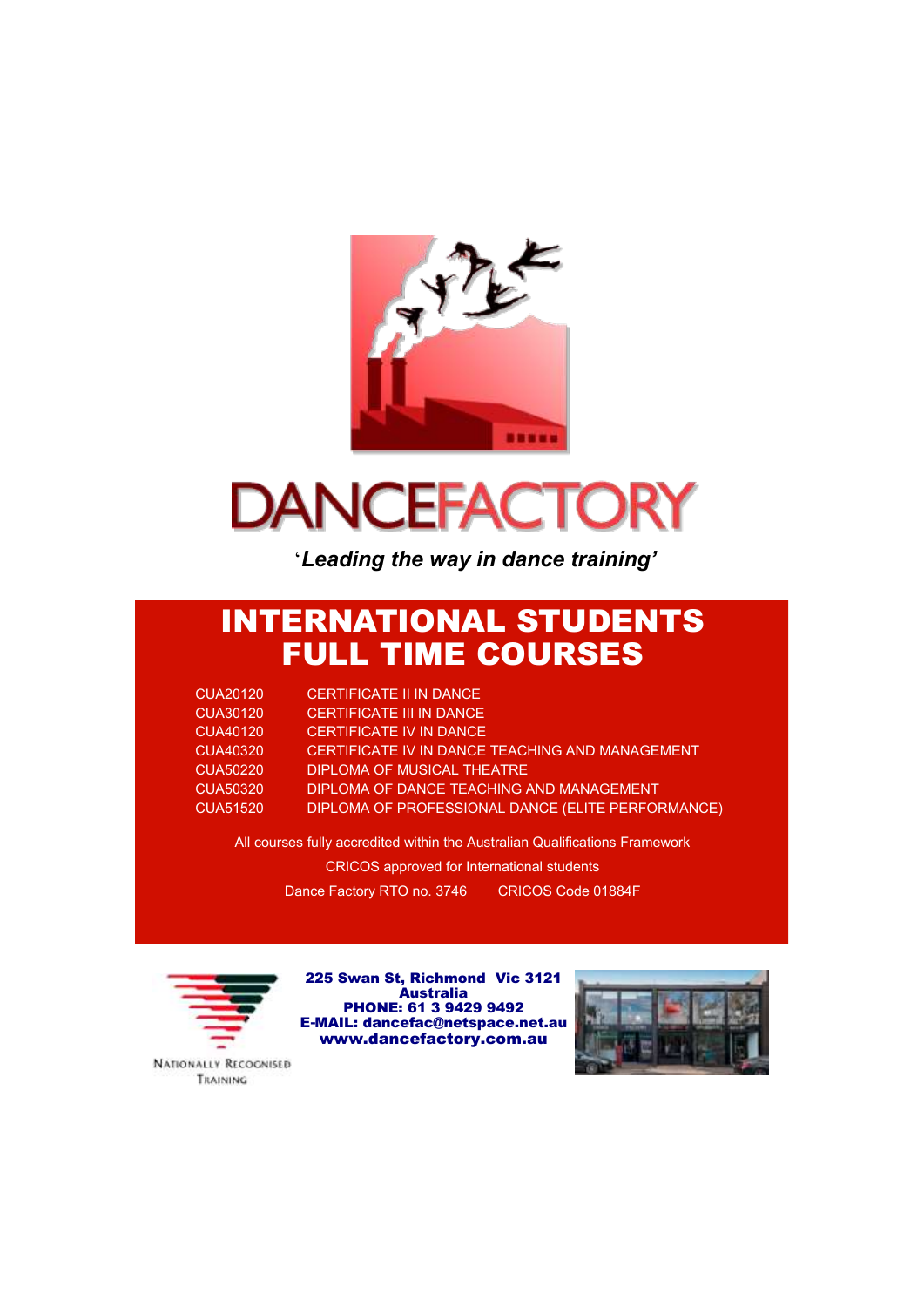

*'Still leading the way in dance training'*

**Principal –** Dulcie Lee **Artistic Director –** Mark Laguerre **Administrative Director –** Vicki Lee

**D**ue to the quality of its teachers, a strong emphasis on performance and Dulcie Lee's direction and attention to detail and technique, Dance Factory students have found their place throughout the West End, Broadway, Asia and virtually every major musical production in Australian theatre, whilst many of Australia's leading choreographers and teachers are graduates of the Dance Factory's full time courses.

At Dance Factory we encourage you to develop a love of dance and musical theatre. We strive to develop a self-confident, happy, versatile and healthy performers and the extensive range of accredited courses that we offer allow us to take cater to each individuals' needs and range of abilities. The development of the individual is our main focus; our aim is not only to help you become a consummate dancer and performer but to find, enhance and master your natural gifts.

Dance Factory also believes that technique can only take you so far, to be a performer you have to actually perform in front of an audience, therefore practical performance is a key element of Dance Factory courses.

We produce four performances each year, one per term, in a range of situations; from studio to cabaret to theatre.

Our courses also include teaching and choreography studies, which has allowed many of our graduates to gain teaching employment at most major dance schools in Victoria as well as nationally and internationally. Alternatively many have opened their own dance schools.

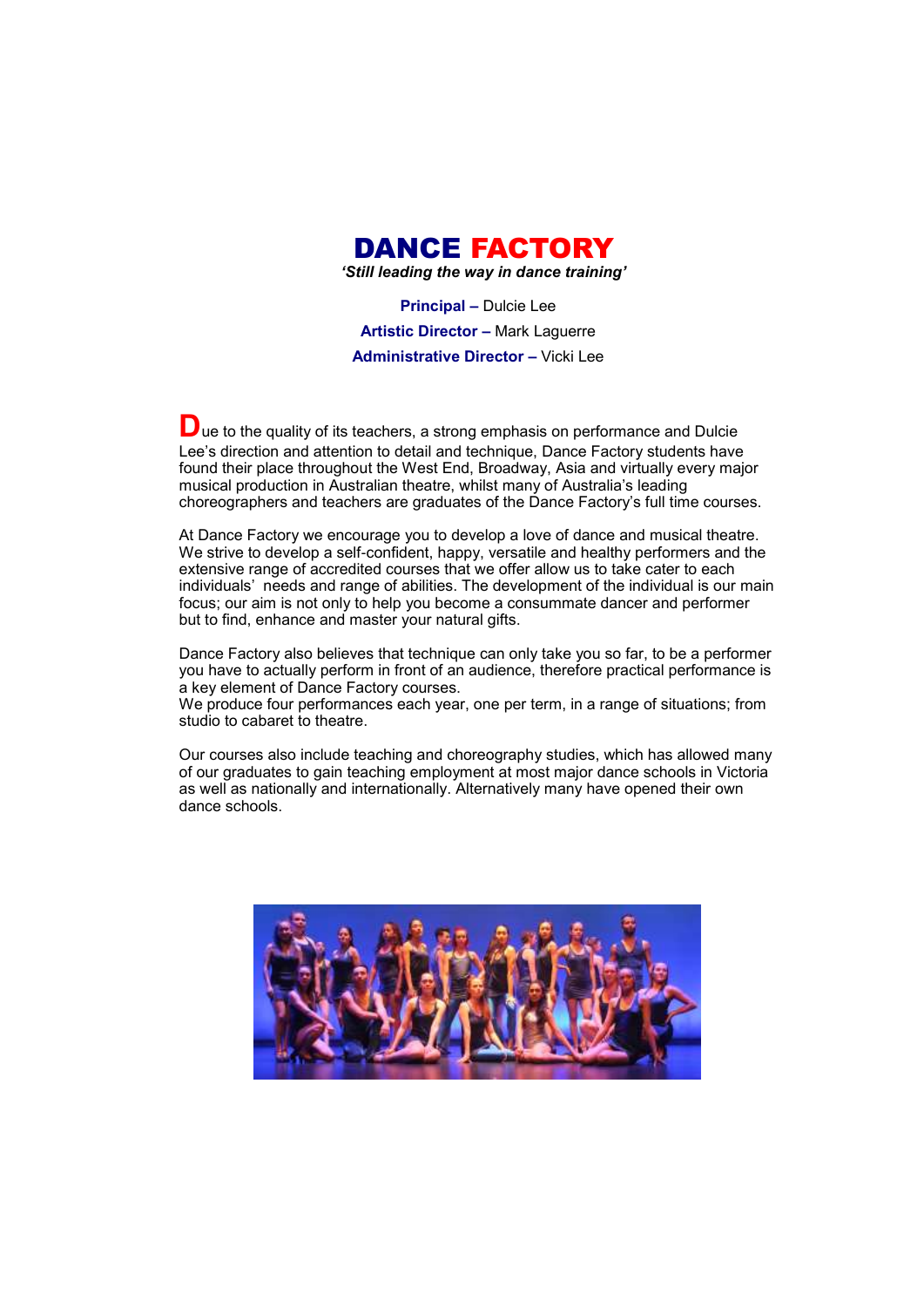## TEACHING FACULTY

Our teachers are all experienced, professional performing arts practitioners. All possess not only a passion for teaching but highly respected professional careers.

& GUEST TEACHERS

**EMMANUEL CARELLA** SUE SARGISON CLOEE LEGRAND EMMALEE WALTERS<br>PHIL EGAN SOPHIE WRIGHT MARK CIPOLLONE

MARK LAGUERRE VICKI LEE DULCIE LEE **MARK CIPOLLONE** 

The teaching faculty is regularly supplemented with guest teachers, all who are currently working in the forefront of the Arts industry.

### **COURSE DELIVERY**

- Full time courses are conducted Monday to Thursday 10am 5.30pm
- $\bullet$  Four terms with a two week break between each term.
- ◆ Practical technique classes and performance classes.<br>◆ Students can commence at anytime
- Students can commence at anytime
- Small sized classes offering individual attention and correction.
- Performances at the end of every term
- Ongoing evaluation.
- International students may apply for part time courses if they are enrolled full time elsewhere

#### **WE OFFER**

- A high level of training across a variety of dance styles
- ◆ Development of choreographic ability.<br>◆ Development of yocal and acting skills
- Development of vocal and acting skills.
- Audition preparation
- Teaching skills and qualifications.
- Accredited qualification for successfully completed courses.
- Statement of Attainment for completed units.

#### **STUDENTS CAN APPLY FOR**

- A Student Visa (subclass 500) for up to 4 courses
- Easy payment/lnstalment options
- Credit transfer to other tertiary institutions.

#### **DANCEWEAR**

We are a supplier of Capezio & Total Dance Dancewear!

Full time students receive a 20% discount

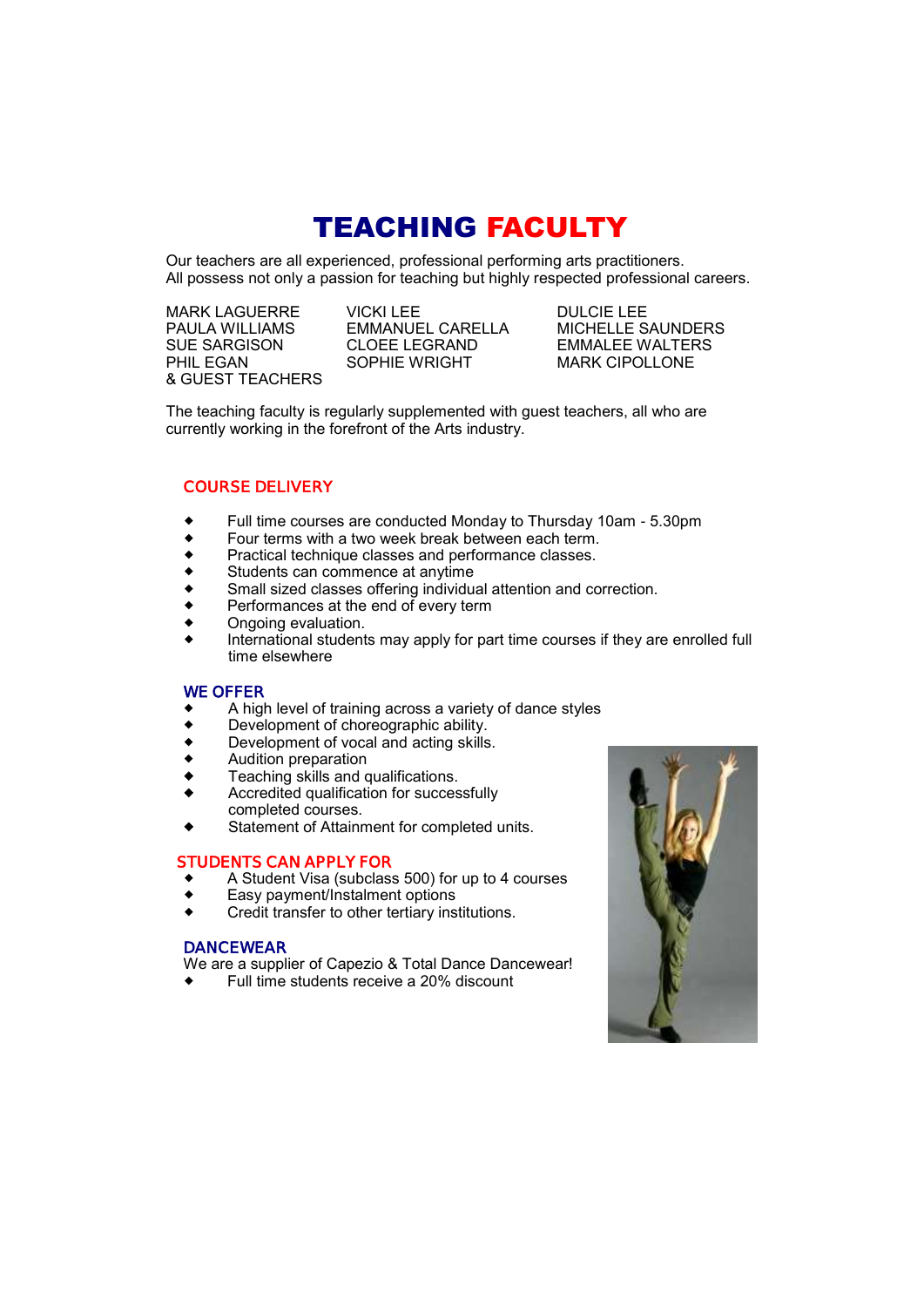## **HERE ARE A FEW PRODUCTIONS DANCE FACTORY GRADUATES HAVE BEEN A PART OF:**

42nd St Matilda A Chorus Line<br>Bangarra Dance Theatre Mamma Mia Bangarra Dance Theatre Beauty and the Beast Moulin Rouge (Paris) Cats **Cats Cats Cats Cats Cats Cats Cats Cats Cats Cats Cats Cats Cats Cats C** Chicago<br>
Chitty Chitty Bang Bang<br>
Chitty Chitty Bang Bang<br>
Chitty Chitty Bang Bang Chitty Chitty Bang Bang Saturday Night<br>
Come From Away School of Rock Come From Away Crazy For you shout Cruise Ships **Showboat** Dancin' Man Singin' In The Rain Smokey Joes Café Dusty **Dusty Starlight Express** (Aust & Germany) Fame **Fame**<br>Fiddler on the Roof **Exercise Strictly Ballroom** Fiddler on the Roof Footloose Sweet Charity Frozen **Tap Dogs** Grease Universal Studios High School Musical West Side Story Jesus Christ Superstar We Will Rock You Joseph & The Amazing Technicolor Dreamcoat The Wizard of Oz Lido (Paris) Wicked The Lion King Mamma Mia Mary Poppins

### **Graduates have gone on to be:**

- Performers (Dancers, Singers & Actors)
- Choreographers
- . Directors
- **Teachers**
- Dance Studio Owners

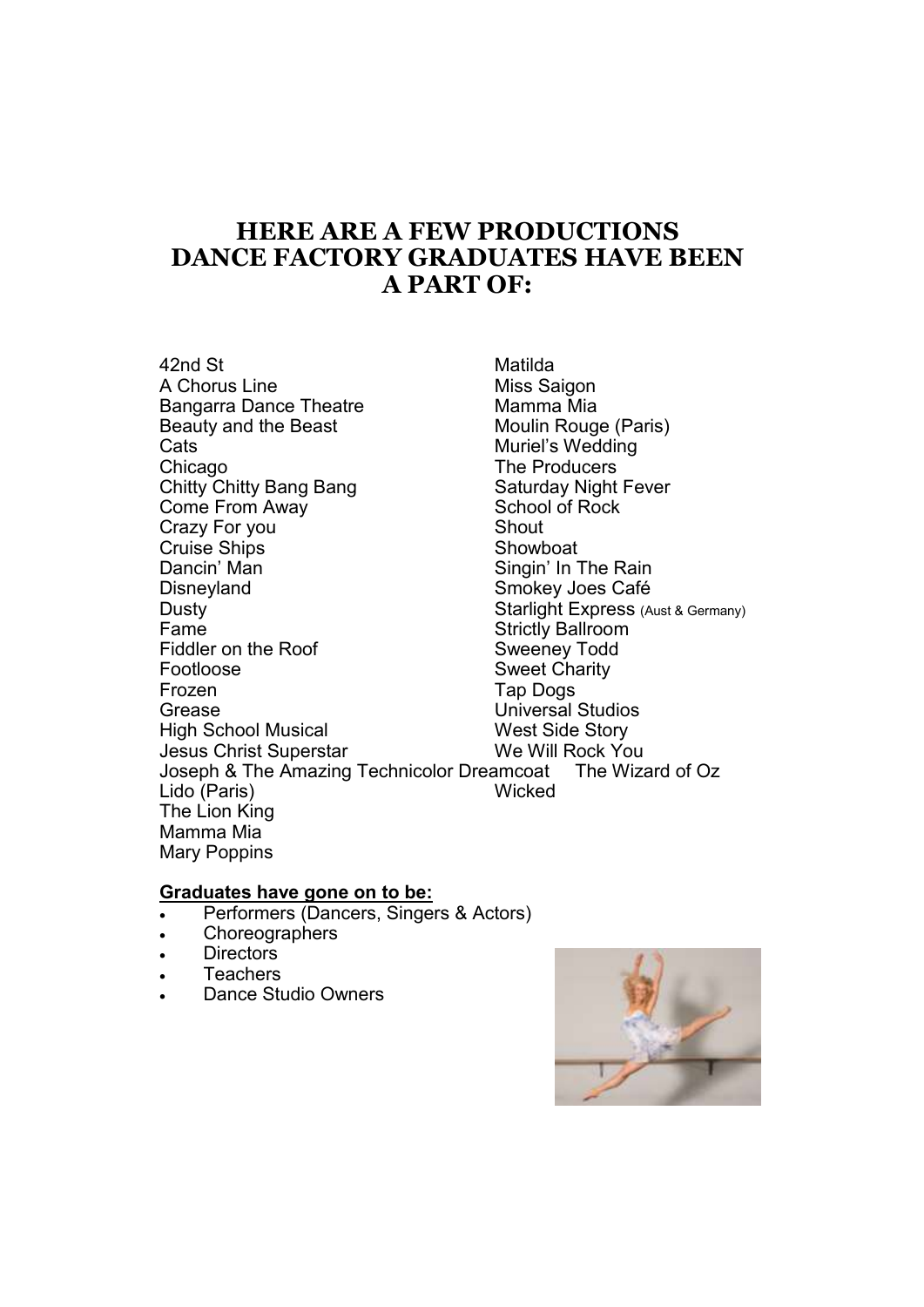### **COURSES AVAILABLE**

To view the units for each course, please visit our website. www.dancefactory.com.au

### **CUA20120 Certificate II in Dance (6 months) CRICOS Course Code: 105766C**

**C**ertificate II is perfect for the beginner or intermediate student. This course aims to introduce the dance student to a variety of dance styles and performance skills.

 **CURRICULUM:** Jazz, Ballet, Tap, Hip Hop, Contemporary, Performance, Theory, Acting, Vocal Production, Musical Theatre.

#### **ENTRY REQUIREMENT** Nil

 Graduates will be able to undertake further training at the next level : CUA30120 Certificate III in Dance

#### **FEES: TOTAL:**

A deposit of \$1200 is required and then one of the following options:

- 1 instalment: 1 x \$8,750 \$8,750
- 2 instalments: 2 x \$4,625 \$9,250

### **CUA30120 Certificate III in Dance (1 year) CRICOS Course Code 107649C**

**F**or the intermediate dance student, Certificate III aims to develop performers in a range of dance and other styles, including vocal production, drama and musical theatre.

**CURRICULUM:** Jazz, Ballet, Contemporary, Tap, Performance, Hip Hop, Vocal Production, Acting, Musical Theatre, Anatomy, Theory.

#### **ENTRY REQUIREMENT**

CUA20120 Certificate II in Dance or equivalent or minimum 2 years dance training

Graduates will be able to undertake further training at the next level :

- CUA40120 Certificate IV in Dance or
- CUA40320 Certificate IV in Dance Teaching & Management

- **FEES: TOTAL:** A deposit of \$1200 is required and then one of the following options:
	- 2 instalments: 2 x \$7,000 \$14,000
	- 4 instalments: 4 x \$3,625 \$14,500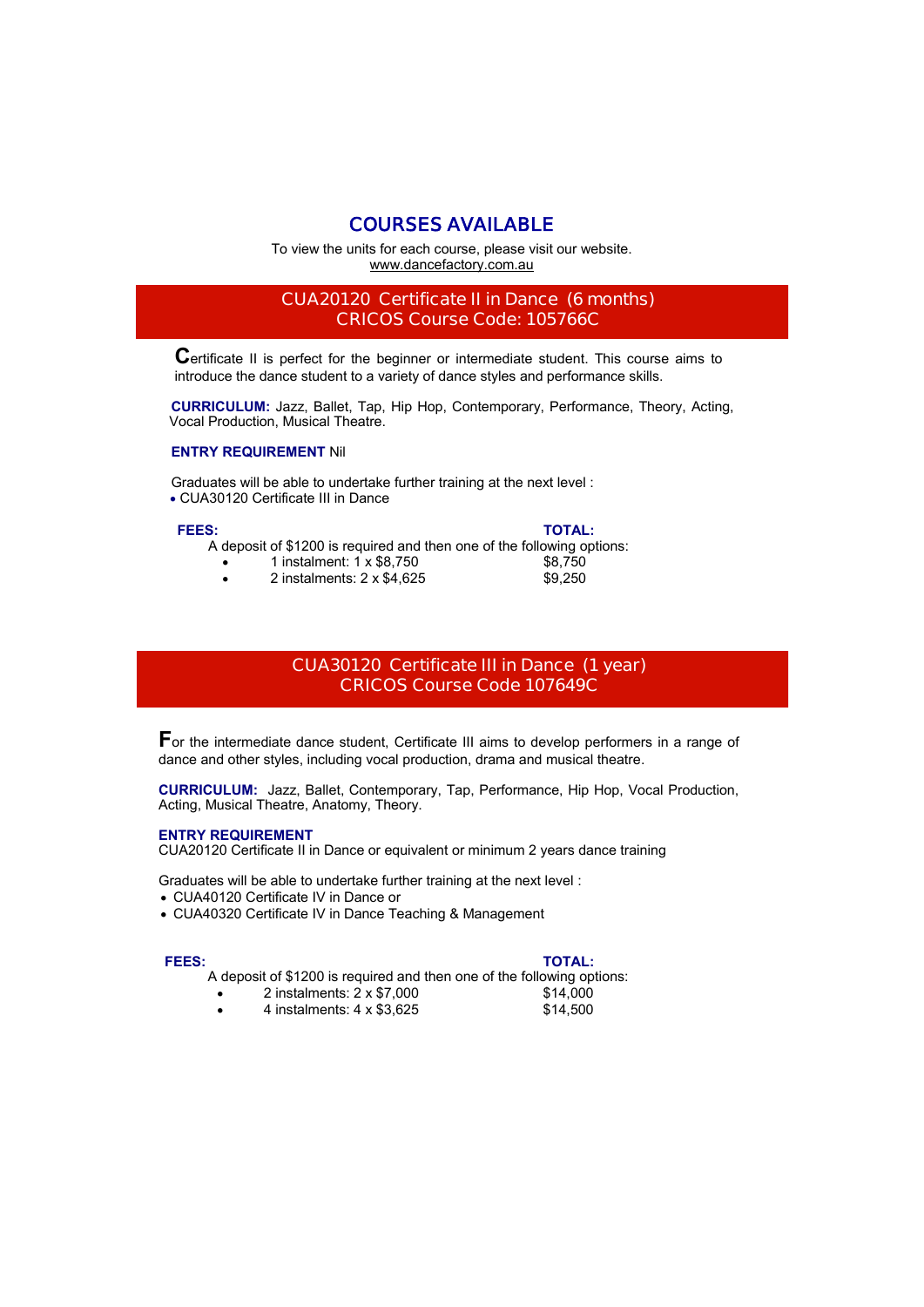#### **CUA40120 Certificate IV in Dance (1 year) CRICOS Course Code 105788H**

**F**or the advanced dance student: In this course the dance, performance and allied skills are developed, preparing for a high level of professional employment in the industry. Employment opportunities include mainly chorus and ensemble work in dance and cabaret shows in Australia, Asia, Europe, and on cruise ships.

**CURRICULUM:** Jazz, Ballet, Contemporary, Tap, Performance, Hip Hop, Acrobats, Vocal Production, Musical Theatre, Acting, Anatomy, Theory.

#### **ENTRY REQUIREMENT**

CUA30120 Certificate III in Dance or Equivalent or minimum 4 years Jazz and 2 years Ballet training

Graduates of Certificate IV in Dance could then undertake further training at the next level: CUA50220 Diploma of Musical Theatre

#### **FEES: TOTAL:**

A deposit of \$1200 is required and then one of the following:

- 2 instalments: 2 x \$7,250 \$14,500
- 

4 instalments: 4 x \$3,750 \$15,000

### **CUA40320 Certificate IV in Dance Teaching and Management (1 year) CRICOS Course Code: 107835A**

Perfect for the experienced dancer wanting to gain accredited qualifications for teaching beginner to intermediate students. The course is designed to enable the teaching of correct technique, safe dance awareness, group dynamics and confident teaching skills. Incorporated into the teaching course is our DFTA syllabus which was devised with help from physiotherapists, chiropractors and other physical experts.

**CURRICULUM:** Jazz, Ballet, Tap, Hip Hop, Contemporary, Performance, Anatomy, Teaching, Choreography, First Aid, Safe Dance, Workplace Health & Safety, Student Management, Dance Psychology, Costuming, Staging, Business Management.

#### **ENTRY REQUIREMENT**

CUA30120 Certificate III in Dance or equivalent, or minimum 4 years Jazz and 2 years Ballet training

Graduates of Certificate IV could then undertake further training at the next level:

- CUA50320 Diploma of Dance Teaching and Management or
- CUA50220 Diploma of Musical Theatre
- CUA51520 Diploma of Professional Dance (Elite Performance)

#### **FEES: TOTAL:**

A deposit of \$1200 is required and then one of the following options:

- 2 instalments: 2 x \$7,500<br>4 instalments: 4 x \$3,875 \$15,500
- 4 instalments:  $4 \times $3,875$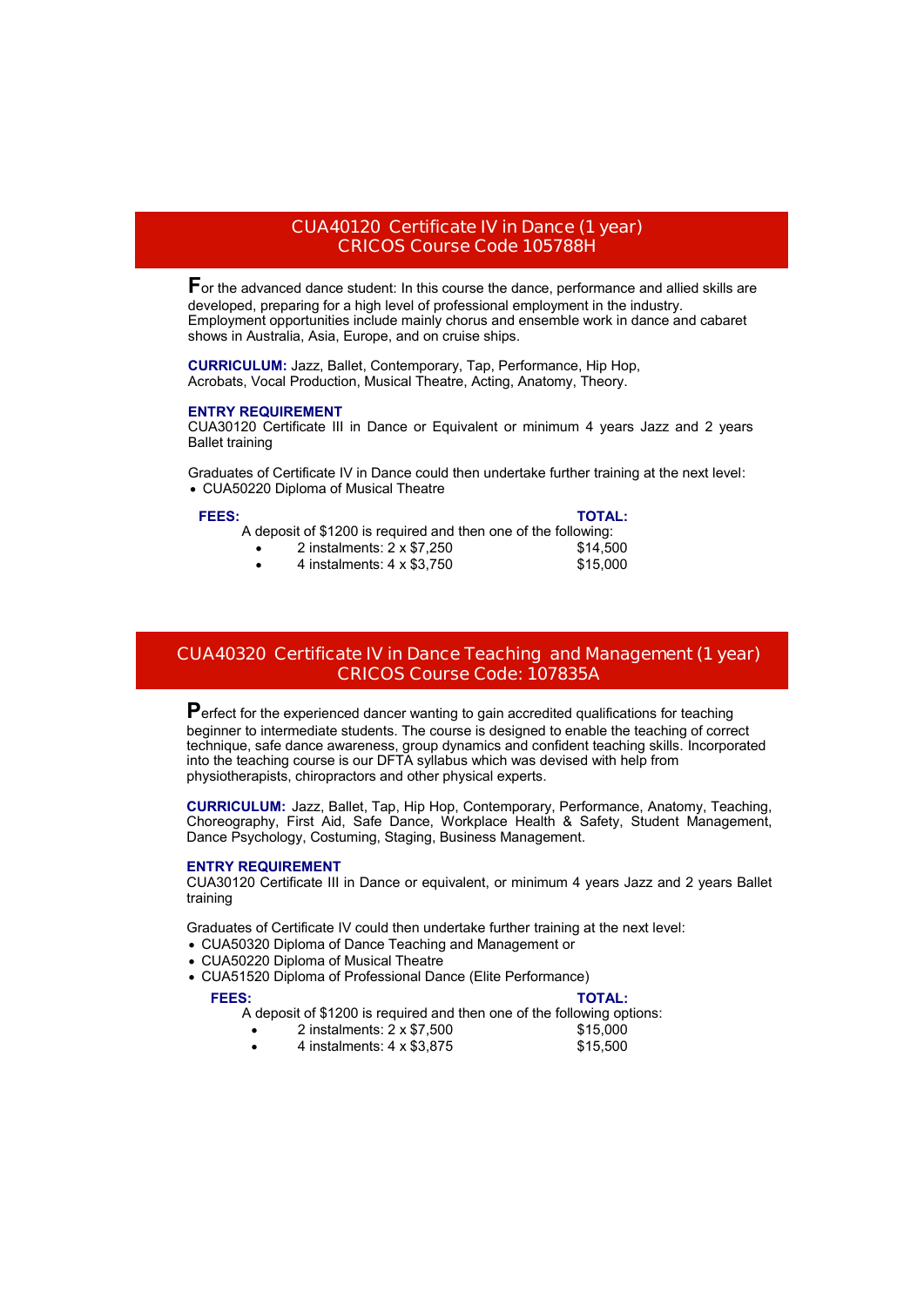#### **CUA50220 Diploma of Musical Theatre (1 year) CRICOS Course Code: 105810D**

**T**he Diploma of Musical Theatre has an increased emphasis on overall performance and creative skills and consolidates Dance Factory's 20 year history of producing performers for the Australian and International stage.

It is a course that gives its graduates skills in dance, singing, drama and choreography and develops a performer that is skilled, versatile and independent.

**CURRICULUM** Jazz, Ballet, Contemporary, Tap, Hip Hop, Performance, Vocal Production, Acting, Musical Theatre, Acrobats, Audition Technique, private vocal/acting lessons.

#### **ENTRY REQUIREMENT**

CUA40120 Certificate IV in Dance or equivalent qualification

#### **FEES: TOTAL:**

A deposit of \$1200 is required and then one of the following options:<br>  $\bullet$  2 instalments: 2 x \$7,750 \$15,500

- $\bullet$  2 instalments: 2 x \$7,750
- 4 instalments: 4 x \$4,000 \$16,000

### **CUA50320 Diploma of Dance Teaching and Management (1 year) CRICOS Course Code: 107837K**

Perfect for the experienced dance teacher wanting to gain accredited qualifications for teaching and choreographing intermediate to advanced students. The course is designed to enable the teaching of correct technique, safe dance awareness, group dynamics and confident teaching skills. Incorporated into the Teaching course is our DFTA syllabus which was devised with help from physiotherapists, chiropractors and other physical experts.

**CURRICULUM:** Jazz, Ballet, Tap, Hip Hop, Contemporary, Performance, Dance Teaching, Staging, Choreography, First Aid, Safe Dance, Workplace Health & Safety, Anatomy, Student Management, Costuming, Dance Psychology, Business Management, Financial Planning.

#### **ENTRY REQUIREMENT**

CUA40320 Certificate IV in Dance Teaching and Management

#### **FEES: TOTAL:**

A deposit of \$1200 is required and then one of the following options:

- 2 instalments: 2 x \$7,750 \$15,500
- 4 instalments: 4 x \$4,000 \$16,000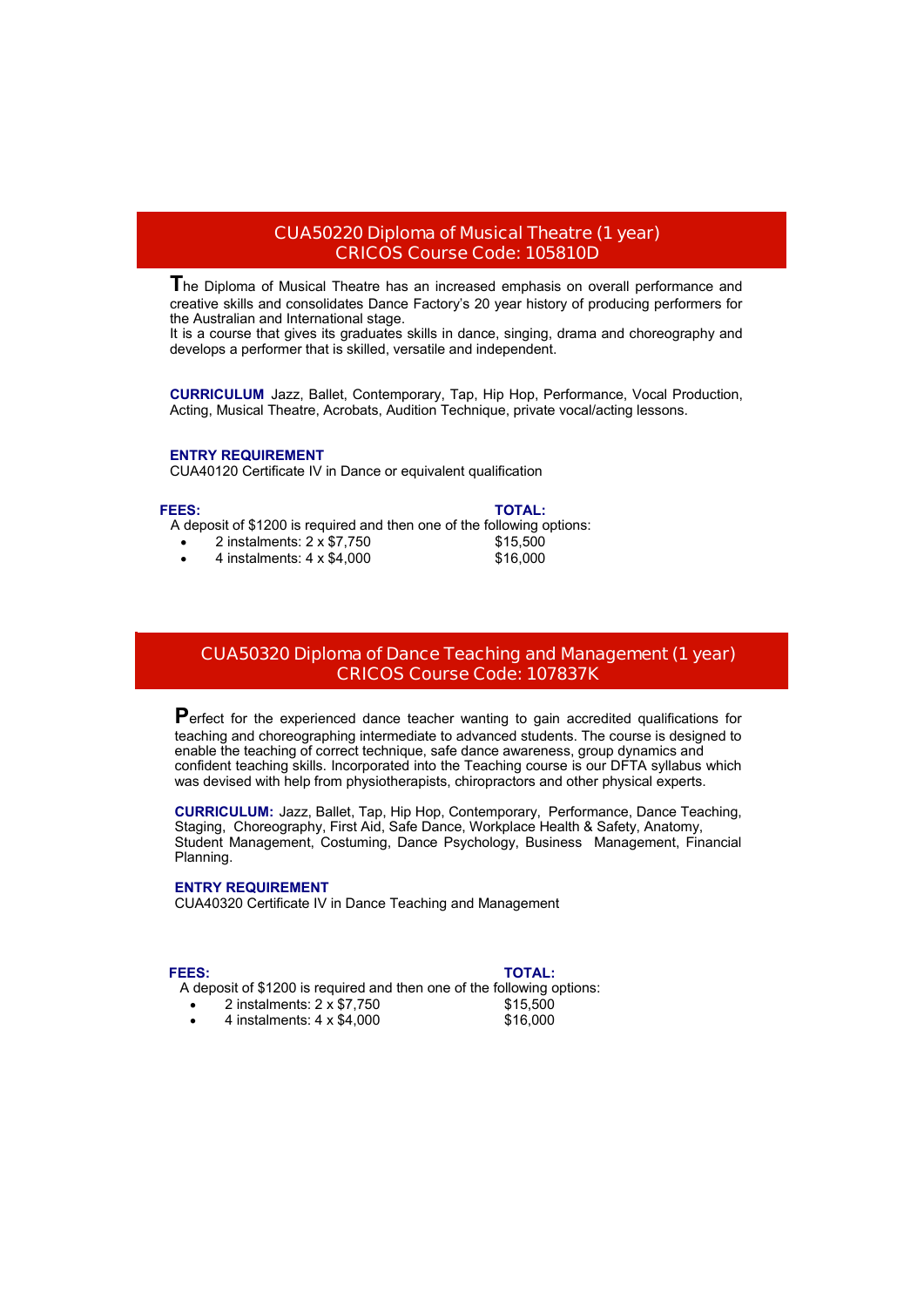#### **CUA51520 Diploma of Professional Dance (Elite Performance)(1 year) CRICOS Course Code: 107836M**

**T**his qualification gives the passionate dancer the necessary skills to allow them to work professionally in the entertainment industry. At this level, dancers will be expected to perform in a range of situations and demonstrate a high degree of technical, creative and performance skills, whilst demonstrating the versatility and independence to work as a freelance dancer in the industry. Possible career paths from this qualification could include; Australian and International stage musicals, choreographic and production work, cruise ships, theme parks and freelance corporate work.

**CURRICULUM** Jazz, Ballet, Contemporary, Tap, Hip Hop, Performance, Vocal Production, Acting, Musical Theatre, Acrobats, Choreography, Dance Teaching, Safe Dance, Audition Technique, private vocal/acting lessons.

#### **ENTRY REQUIREMENT**

CUA40120 Certificate IV in Dance or equivalent qualification

#### **FEES: TOTAL:**

A deposit of \$1200 is required and then one of the following options:

- $2$  instalments:  $2 \times $7,750$   $$15,500$
- 4 instalments: 4 x \$4,000 \$16,000

### **2022 TERM DATES**

| 1 <sup>st</sup> Term | Monday 31 January- Sunday 3 April                 |
|----------------------|---------------------------------------------------|
|                      | Proposed performance-Sunday 3 April               |
| $2nd$ Term           | Tuesday 26 April - Friday 24 June                 |
|                      | Proposed performance-Sunday 19 June               |
| $3^{\text{rd}}$ Term | Monday 11 July - Thursday 15 September            |
|                      | Proposed performance—Wed 14 or Thurs 15 September |
| $4th$ Term           | Monday 3 October - Saturday 15 December           |
|                      | Proposed performance-Sunday 10 or 17 December     |
|                      |                                                   |

### **2023 TERM DATES**

| $1^\text{st}$ Term   | Monday 30 January - Sunday 2 April            |
|----------------------|-----------------------------------------------|
|                      | Proposed performance-Sunday 26 March          |
| 2 <sup>nd</sup> Term | Mon 24 or Wed 26 April - Thursday 22 June     |
|                      | Proposed performance-Sunday 18 June           |
| $3^{\text{rd}}$ Term | Monday 10 July - Thursday 14 September        |
|                      | Proposed performance—Wed 13 or Thurs 14 Sept  |
| $4th$ Term           | Monday 2 October - Sunday 17 December         |
|                      | Proposed performance-Sunday 10 or 17 December |

#### **WORKING WHILE YOU STUDY**

One of the advantages of being an international student in Australia is that you can receive permission to work part time (up to 40 hours per fortnight) while you study.

#### **HOW TO APPLY FOR A STUDENT VISA**

Students can apply for a student visa (subclass 500) with up to 4 courses. This is known as course packaging

**You can apply for your student visa online at** <https://www.border.gov.au/immiaccount> or <https://www.border.gov.au/Trav/Visa-1/500->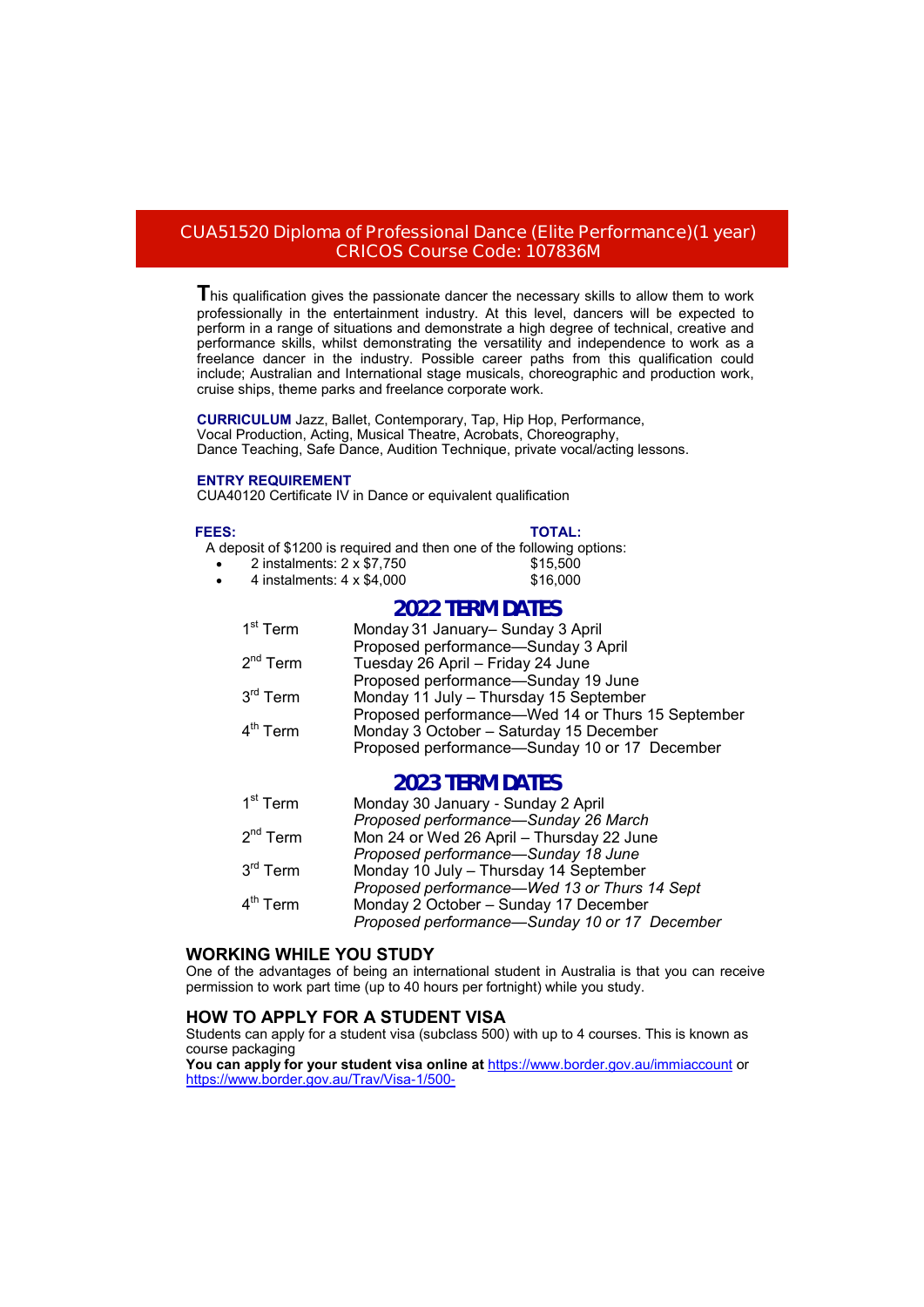## DANCE FACTORY COURSE PACKAGING

Students can apply to undertake 2 or more courses (up to 4) on your student visa (subclass 500) where there is clear progression from one course to another.

#### Suggestions for the Beginner Dancer:

| <b>Commence</b>         | Certificate II in Dance - 6 months                                   |
|-------------------------|----------------------------------------------------------------------|
| <b>Then Progress to</b> | Certificate III in Dance - 1 Year                                    |
| <b>Then Progress to</b> | Certificate IV in Dance - 1 Year                                     |
| <b>Then Progress to</b> | Diploma of Musical Theatre or Diploma of Professional Dance - 1 Year |
| <b>OR</b>               |                                                                      |
| <b>Commence</b>         | Certificate II in Dance - 6 months                                   |
| <b>Then Progress to</b> | Certificate III in Dance - 1 Year                                    |
| <b>Then Progress to</b> | Certificate IV in Dance Teaching & Management - 1 Year               |
| <b>Then Progress to</b> | Diploma of Dance Teaching and Management - 1 Year                    |
|                         |                                                                      |



| <b>Suggestions for the Intermediate Dancer:</b> |                                                                      |  |
|-------------------------------------------------|----------------------------------------------------------------------|--|
| <b>Commence</b>                                 | Certificate III in Dance - 1 Year                                    |  |
| <b>Then Progress to</b>                         | Certificate IV in Dance - 1 Year                                     |  |
| <b>Then Progress to</b><br><b>OR</b>            | Diploma of Musical Theatre or Diploma of Professional Dance - 1 Year |  |
| <b>Commence</b>                                 | Certificate III in Dance - 1 year                                    |  |
| <b>Then Progress to</b>                         | Certificate IV in Dance Teaching & Management - 1 year               |  |
| <b>Then Progress to</b>                         | Diploma of Dance Teaching and Management - 1 Year                    |  |

#### Suggestions for the Advanced Dancer:

| <b>Commence</b>         | Certificate IV in Dance - 1 Year                                     |
|-------------------------|----------------------------------------------------------------------|
| <b>Then Progress to</b> | Diploma of Musical Theatre or Diploma of Professional Dance - 1 Year |
| 0R                      |                                                                      |
| <b>Commence</b>         | Certificate IV in Dance Teaching and Management - 1 Year             |
| <b>Then Progress to</b> | Diploma of Dance Teaching and Management - 1 Year                    |

#### **If you would like to apply for 2 or more courses on your student visa, please tick these on your application form.**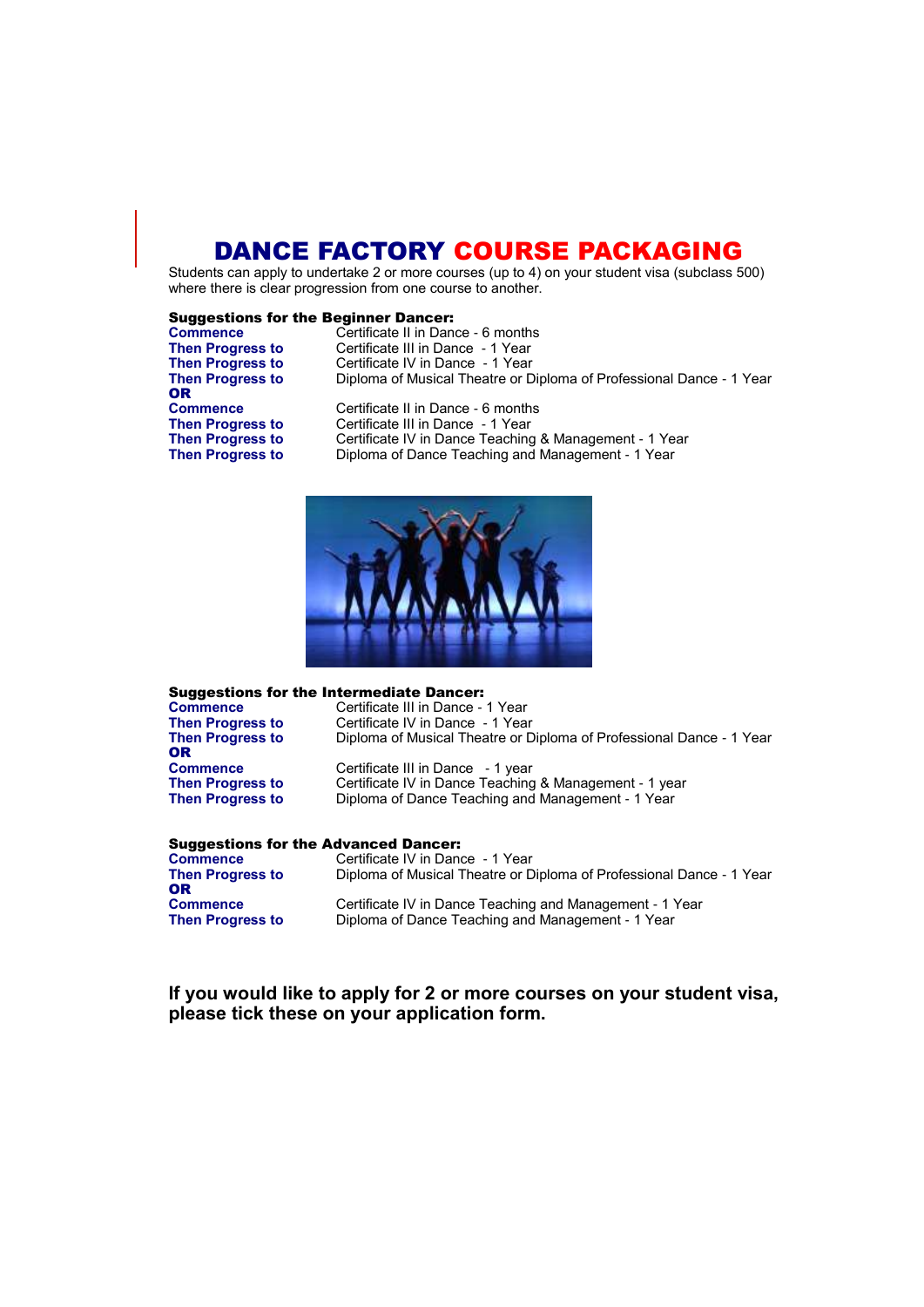## APPLYING FOR THE COURSE

 **Application Fee: \$50** 

1. Complete application form and attach: 1 full length photo of yourself 1 passport photo attached to application form Application fee

> **Paying your application fee can be done by:** Credit Card over the phone, or \*Direct Debit to Dance Factory's account: BSB: 063 166 Acc No: 10024887 SWIFT No: ctbaau2s (for International transfers)

- 2. Send to: Casa Coremail to: Coremail to: Coremail to: Coremail to: Coremail to: Coremail to: Coremail to: Co **The Administrative Director dancefac@netspace.net.au Dance Factory 225 Swan St Richmond VIC 3121**
- 3. If in Melbourne, Australia, applicants will be notified of an audition date and time to be held at Dance Factory Studios. If not in Melbourne, applicants are required to submit their audition electronically. **(no audition is required for Certificate II or III n Dance applicants)**
- 4. Attend audition.
- 5. Successful applicants will be notified in writing of their acceptance and other relevant course details within 7 days.
- 6. Applicant accepts offer by filling in and returning enrolment form and deposit
- 7. A confirmation of enrolment (CoE) will then be issued to the applicant so they can apply for a student visa.

### **ENTRY REQUIREMENTS**

#### **Dance Factory RTO no. 3746 CRICOS Code 01884F**

Access to the course is not limited on the basis of gender, social or educational background.

Due to the physical nature of the course and the demands of the commercial dance and musical theatre performance profession, physical ability and appearance are important considerations.

All applicants should have previous dance/movement training, or be able to display a suitable level of physical co-ordination, sensory facility and potential suitability to meet the course requirements.

Admission to the course requires the student to demonstrate sufficient movement ability in an audition class.

International students must be aged 18 years or over.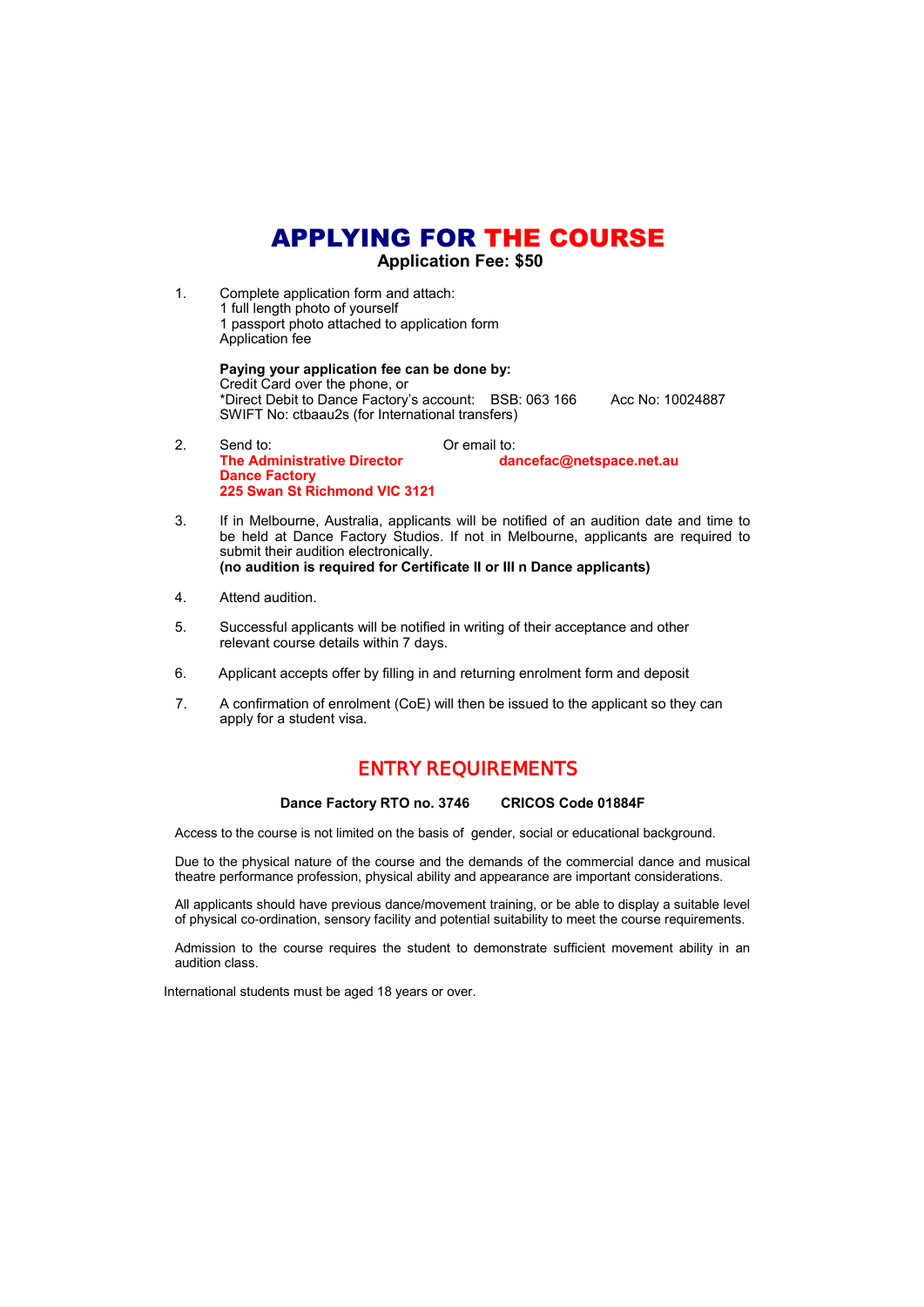## **LANGUAGE, LITERACY & NUMERACY REQUIREMENTS**

In order to complete the course, all students will need to have basic language, literacy and numeric skills. The skills will need to be sufficient enough to:

- $\begin{array}{cc}\n\bullet & \text{Write a weekly journal} \\
\bullet & \text{Read basic theory and} \\
\end{array}$
- ◆ Read basic theory and industry knowledge<br>◆ Count to music for timing
- Count to music for timing
- ◆ Read and recite scripts and song lyrics

It is expected that **international students** will be functionally literate to the extent required to read, comprehend and discuss course materials. English Language equivalent to an IELTS score of 5.5 or completion of the audition requirements of Dance Factory.

EVIDENCE OF ENGLISH, LANGUAGE, LITERACY & NUMERACY must be provided by: The international student applying must fill out and sign the application form.

- $\bullet$  If auditioning in person, a face to face interview with the student coordinator will be conducted.
- Or If auditioning by DVD/Video the student must talk to camera in English, stating their name,







### **AUDITION BY DVD / VIDEO / YOUTUBE LINK**

If not currently in Melbourne, Australia, you may apply by sending dance footage with your application form and application fee for us to assess your skills.

Please wear appropriate dance attire so technique and alignment can be assessed accurately, no costumes please.

Perform travelling steps including jetes, kicks - front and side, turns and one Jazz and/or Ballet and/or Contemporary routine, max 2 mins.

#### **FEES**

Fees include tuition, costume levy, assessments, compulsory tickets for performances and where applicable private vocal lessons & First Aid.